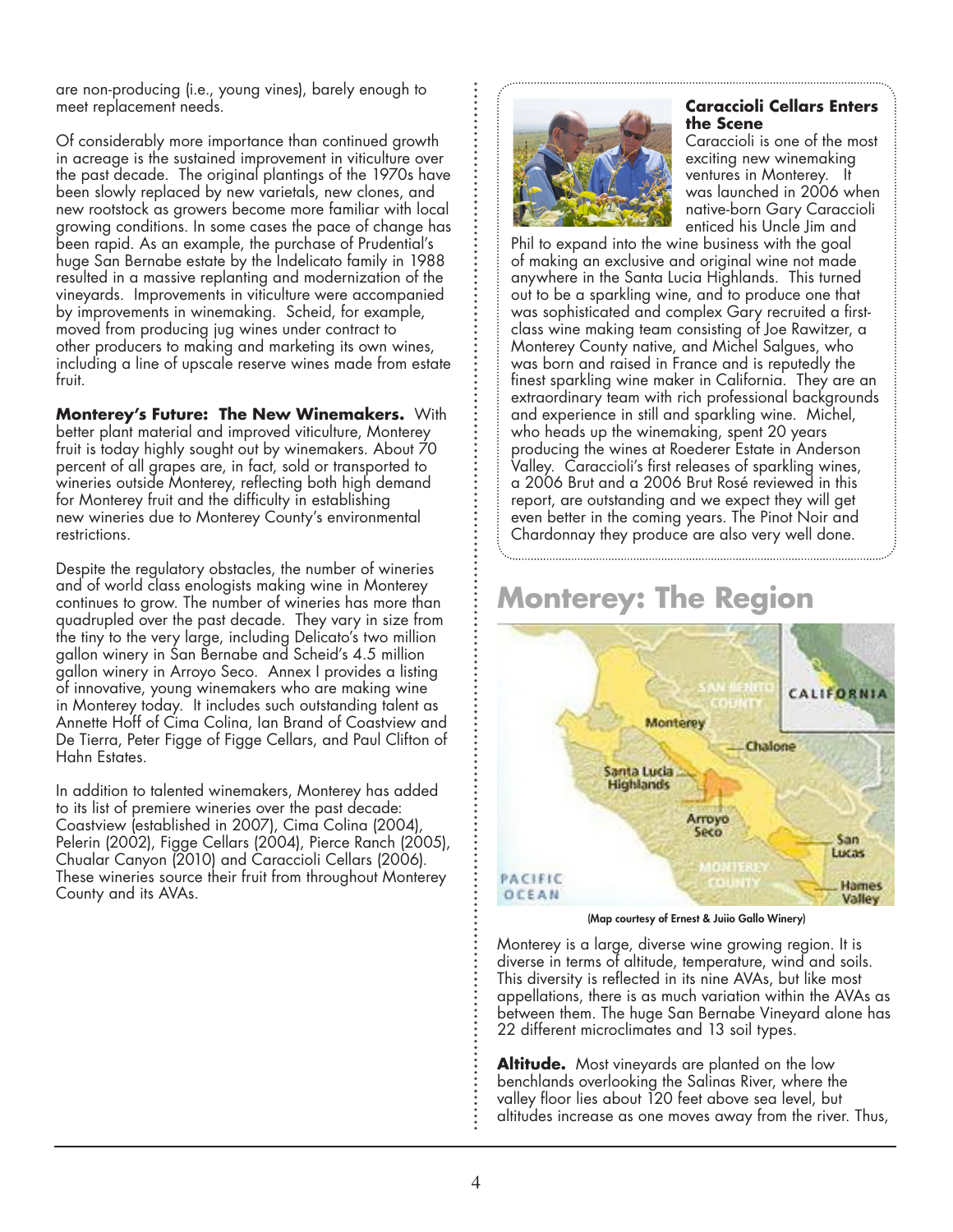## Bernardus 2010 Sauvignon Blanc Monterey (\$15) 88

This basic Sauvignon Blanc is mainly fermented in stainless steel and includes 5% Semillon. Some 60% of the fruit is from the Griva Vineyard in Arroyo Seco and consists of the Musque clone. It is fruit forward, soft and round and approachable with aromas of citrus and melon. A good value.

#### Bernardus 2010 Sauvignon Blanc Griva Vineyard Arroyo Seco (\$20) 90

The Sauvignon Blanc Griva Vineyard is also produced from the Musque clone. It is 100% cold fermented in stainless steel and is pungent and grassy like a New Zealand Sauvignon Blanc with grapefruit and asparagus notes on the palate and prominent minerality. It has 5% Semillon that is barrel fermented in neutral oak. After fermentation the wine rests in large neutral oak tanks before bottling. A delicious wine.

#### Bernardus 2009 Chardonnay Sierra Mar Santa Lucia Highlands (\$40) 91

This Chardonnay is produced from fruit of a new vineyard in the Highlands owned by Gary Franscioni, co-owner of Garys' Vineyard and Rosella's. It is starbright yellow straw and offers aromas of flint with hints of butterscotch and honeysuckle on the nose. Richer in flavor than the Monterey County Chardonnay, it is full and round on the palate with flavors of ripe orchard fruit and smoky oak. Aged in 40% new oak for 9 months, with full malolactic fermentation, the wine has a rich mouth feel and a very long finish.

#### Bernardus 2007 Pinot Noir Ingrid's Vineyard Monterey (\$80) 91+

The Pinot Noir Ingrid's Vineyard is a fruit rich, complex wine offering aromas of black cherry, caramelized oak and cigar box. It is light and elegant on the palate yet concentrated with dark Syrah-like flavors, high acidity and round gripping tannins. This is a wine with layers of earth and fruit finishing long.

#### Bernardus 2007 Pinot Noir Rosella's Vineyard Santa Lucia Highlands (\$75) 92

The Pinot Noir Rosella's Vineyard is a beautifully focused wine with a core of dark cherry fruit, earth and toasted oak. It is soft on the attack with a velvet smooth mouth feel, ripe round tannins and a long persistent finish. An outstanding wine.

# Bernardus 2007 Marinus Monterey County (\$28) 93

Marinus is a first-class vineyard-designated Bordeaux blend from the upper Carmel Valley. It consists of 65% Cabernet Sauvignon, 25% Merlot and other grapes. It is a beautifully knit wine of small thick-skinned grapes offering pure aromas and flavors of blackberry, cedar and cigar box with density on the palate. The high quality of this wine is the result of many improvements in the vineyard that have taken place since 2007.

# Other Wines Tasted

Bernardus 2008 Late Harvest Sauvignon Blanc Griva Vineyard Arroyo Seco (\$50) 88, Bernardus 2009 Pinot Noir Santa Lucia Highlands (\$20) 88, Bernardus 2009 Chardonnay Monterey (\$22) 89



#### Caraccioli Cellars This is a relatively new winemaking venture of Monterey County native Gary

Caraccioli, Joe Rawitzer and Michel Salgues. They are an extraordinary team with rich professional backgrounds and experience in still and sparkling wine. Michel, who heads up the winemaking, is originally from France and spent 20 years producing the wines at Roederer Estate in Anderson Valley. Caraccioli's first releases of sparkling wines reviewed here are outstanding, and we expect they will get even better in the coming years. The still wines are also very well done.

#### Caraccioli Cellars 2006 Brut Santa Lucia Highlands (\$52) 93+

This lovely Brut is Caraccioli Cellar's first release, and it is a winner. Produced by the Méthode Champenoise, it is bright, crisp and elegant with a rich mousse and attractive subtle apple and pear flavors and leesy notes. Overall, the wine is beautifully balanced, combining power and elegance. A blend of 60% Pinot Noir and 40% Chardonnay, the grapes for this sparkler were sourced from lots of Talbott's Sleepy Hollow Vineyard.

#### Caraccioli Cellars 2006 Brut Rosé Santa Lucia Highlands (\$52) 91

The Brut Rosé displays a light salmon hue and is a blend of 60% Pinot Noir and 40% Chardonnay. It is bright and crisp with excellent acidity, fresh bold flavors and hints of light toast on a long and very satisfying finish.

#### Caraccioli Cellars 2007 Chardonnay Santa Lucia Highlands (\$29) 91

The 2007 Chardonnay exhibits ripe melon and pear fruit aromas with light smoke and toasted oak. Aged for only 3 months in oak, it reveals a creamy mouth feel, good crisp acidity and freshness, and a firm, satisfying finish.

## Caraccioli Cellars 2008 Chardonnay Santa Lucia Highlands (\$29) 90

The newly released 2008 Chardonnay exhibits light melon fruit aromas and flavors with a hint of charred oak. Still young and evolving at this stage, it appears to be less ripe and more tightly wound overall than the 2007.